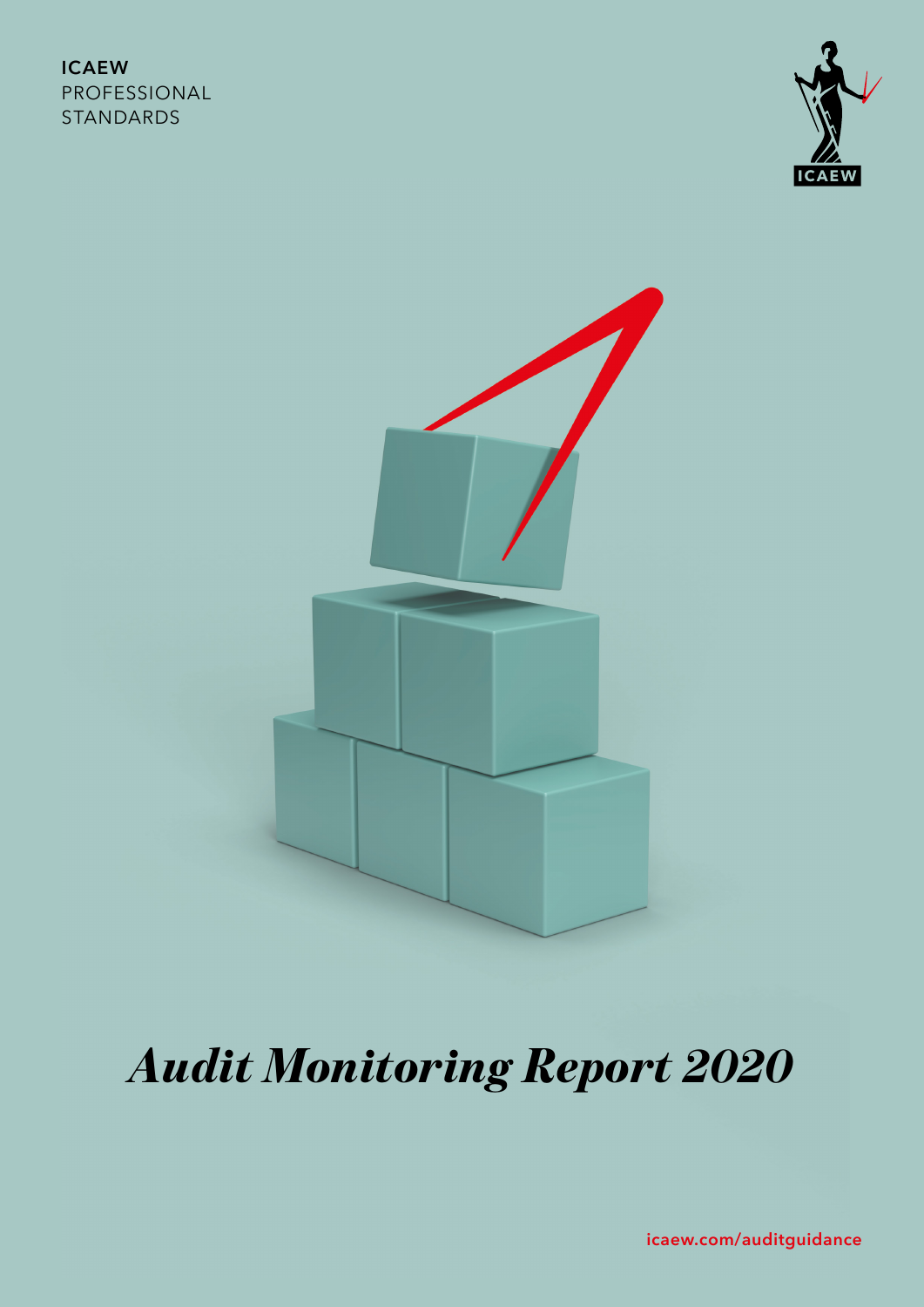## *Contents*

| Introduction                                                | 1  |
|-------------------------------------------------------------|----|
| Professional Standards' Governance                          | 3  |
| PART 1 - AUDIT QUALITY UNDER THE SPOTLIGHT                  | 4  |
| Why is audit quality important?                             | 4  |
| The future of audit                                         | 4  |
| Audit quality monitoring                                    | 4  |
| Measuring audit quality                                     | 4  |
| Overall visit outcomes                                      | 6  |
| What happens after the visit?                               | 7  |
| Working with other regulators                               | 8  |
| PART 2 - KEY FINDINGS FROM THE QAD'S 2019 MONITORING VISITS | 9  |
| Scepticism and areas of judgement                           | 9  |
| Top 3 - most common findings                                | 11 |
| Tools for improving performance                             | 13 |
| <b>ICAEW AUDIT RESOURCES</b>                                | 14 |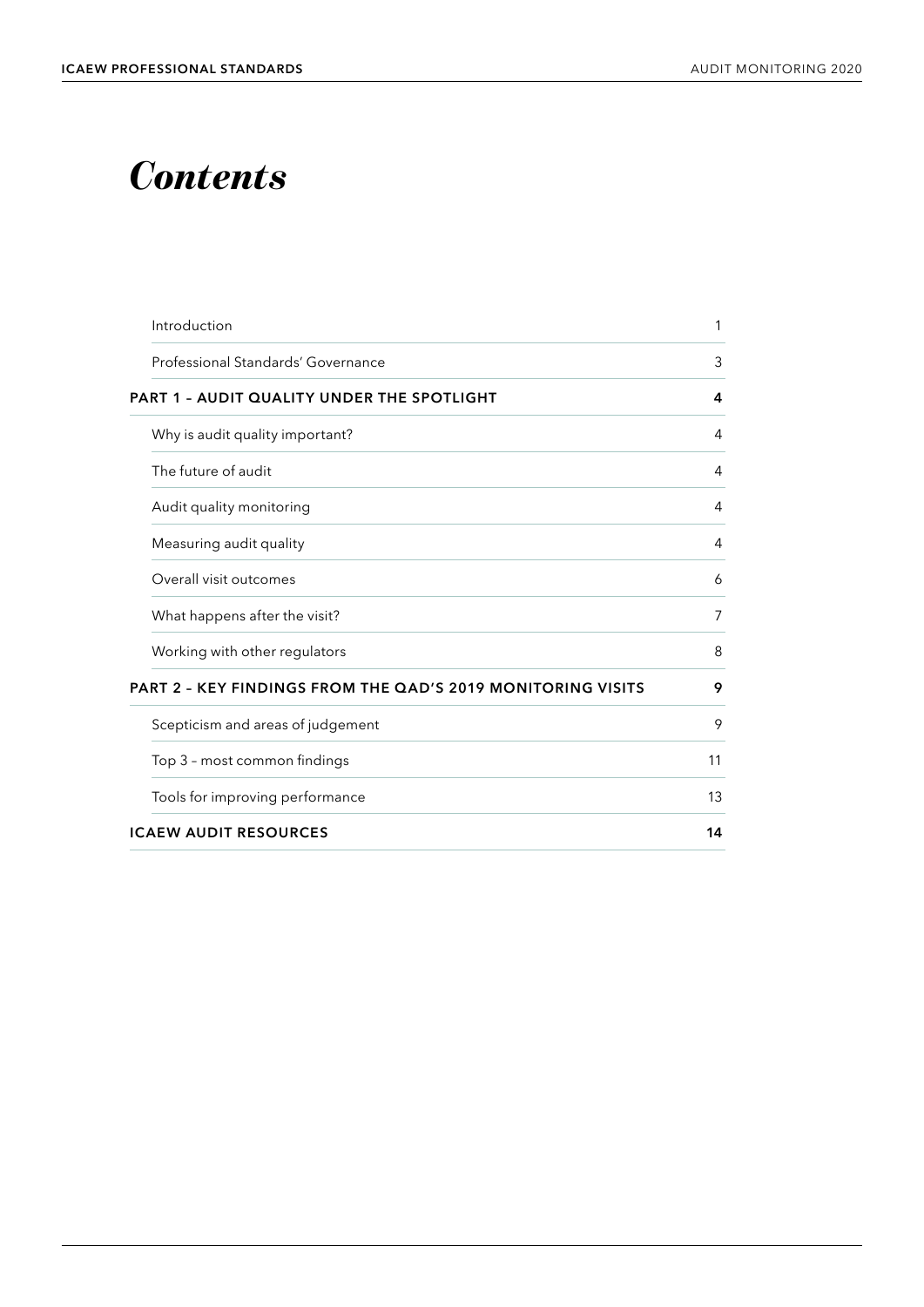## *Introduction*



I am delighted to have been asked to write the introduction to this important report. There has been a great deal of discussion over the past couple of years about the need to improve audit quality and about the causes of recent wellpublicised audit failures. While ICAEW has not been involved in reviewing the quality of PIE (public interest entity) audits since the Financial Reporting Council (FRC) became the Competent Authority for audit in 2016, ICAEW has continued to play a significant role in monitoring the quality of audit work among its 2,600 auditregistered firms in its role as a Recognised Supervisory Body (RSB). Given its insight into the current quality of audits, ICAEW has welcomed a number of the initiatives coming out of various reviews which are designed to improve audit quality.

The results of ICAEW Quality Assurance Department (QAD) reviews of non-PIE audit work by ICAEW audit-registered firms when combined with the FRC's recently published audit quality inspection report, give a broader view of the quality of PIE and non-PIE audit work at the largest accountancy firms. The QAD completed reviews at 496 accountancy firms (including the largest firms) and therefore this report offers a detailed view of audit quality across all sizes of firms.

I know I speak for all members of ICAEW's Regulatory Board (IRB) and the Audit Registration Committee (ARC) in expressing our disappointment that the comparative figures for audit quality results have remained largely static this year compared to prior years. Due to our review cycles (only the largest firms are reviewed every year) the firms reviewed in 2019 will be substantially different to those reviewed in 2018 and 2017. While it will not be possible, therefore, to gauge improvements in the 2019 results for many firms that were required to undertake remedial action in 2018, it is still concerning that 8% of audits required significant improvements and 18% of audits required improvements. We do not consider these to be acceptable figures. To help restore trust in the quality of audit work, it is important that we see a reduction in the number of audits which 'require improvement' and 'require significant improvement'.

In addition to setting out the results of the QAD's reviews, Part 1 of this report details the actions which were taken by the ARC in relation to firms which were found to have carried out poor quality audit work. It is important to note that the ARC is an independent committee, consisting of an equal number of ICAEW member volunteers and lay representatives with a lay Chair, Rama Krishnan. It is the ARC which ultimately takes decisions on whether firms referred to it by the QAD should retain their registrations.

I should add that the IRB conducted a quality review of the work of the ARC during 2019. IRB members were extremely impressed at the dedication of the members of the committee, the depth of their discussions and their determination to protect the public and users of audit services from poor quality work. ARC members perform an annual check on the work carried out by the Professional Standards Department (PSD) under delegated powers from the committee. The FRC Oversight Team also carries out its own annual inspections on the quality of the QAD's monitoring work and on the remedial actions taken by staff and the ARC.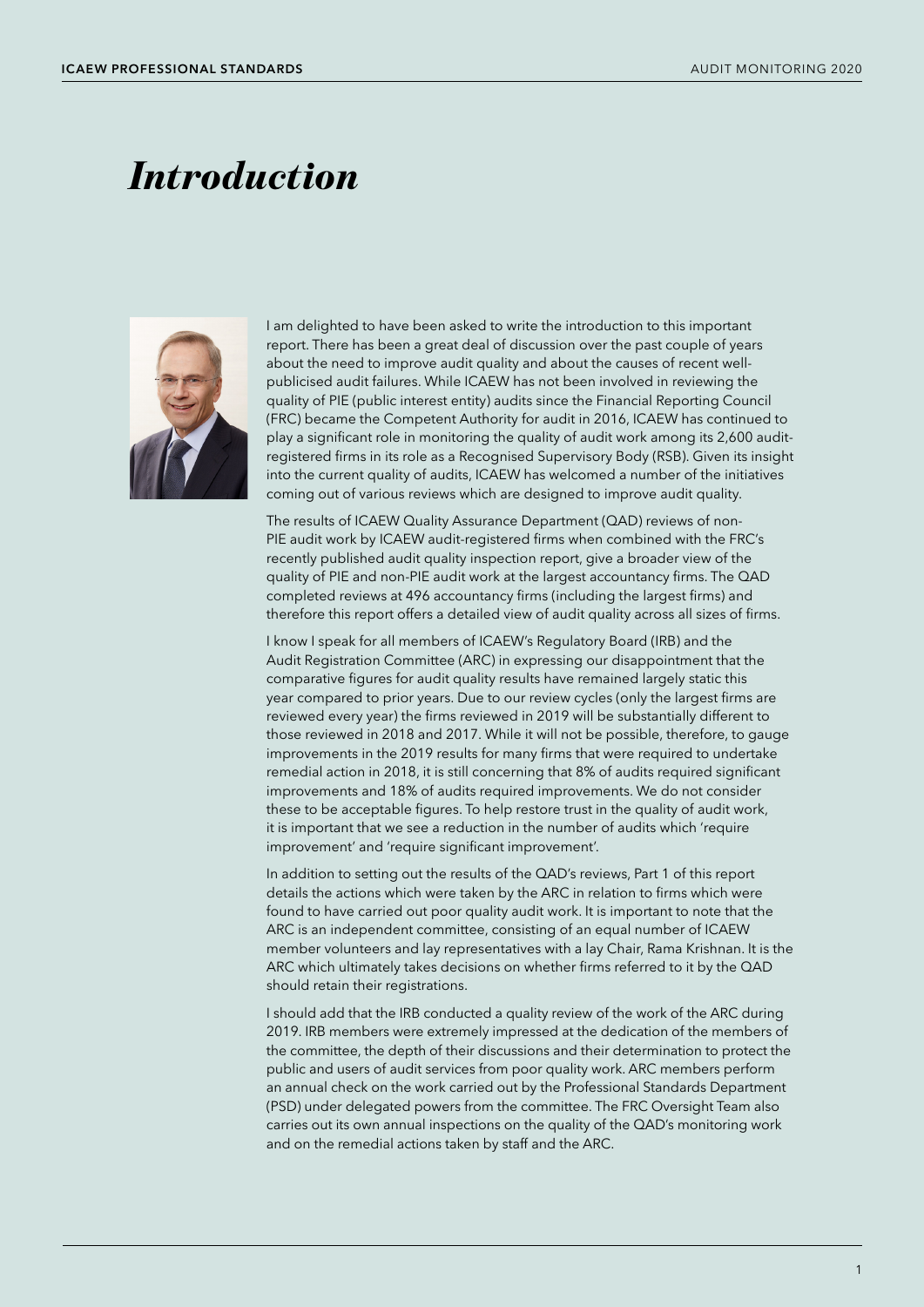In Part 2 of this report, Trevor Smith, QAD Director with responsibility for audit, summarises the key findings from the 2019 monitoring visits, analyses the areas in need of improvement and also provides examples of good practice.

So what can be done to improve the results? The analysis in Part 2 notes the number of recurring areas which were found to require improvement such as the lack of audit evidence on audit files supporting key management judgements or a lack of professional scepticism. I believe that ICAEW is playing its part in trying to improve the quality of audit in a number of ways. The QAD reviewers continue to spend valuable time with firms discussing the findings and how firms might address them and the ARC is continuing to impose robust remedial action plans for firms whose audits have been found to require significant improvement, and removing registrations where no improvements are made. I understand that a review is currently being led by ICAEW's Learning & Professional Development Department into CPD requirements. I am also aware of the considerable increase in the amount and quality of educational material which has been made available to firms by various ICAEW departments, particularly the Technical Strategy Department.

These educational initiatives also include the continued widespread use of the two innovative training films produced by PSD by nearly all of the largest international accountancy networks all around the world. While it's fantastic to hear that subtitled versions of both the *False Assurance* and *Without Question* films are being used in all continents, it is disappointing to note that the number of UK audit firms outside of the larger networks using the films has not matched expectations. This is despite the films bringing to life in an extremely powerful way many of the areas Trevor highlights as requiring significant improvement. I encourage all ICAEW auditregistered firms to take advantage of this very effective form of training.

The achievement of better audit quality will require concerted effort by both ICAEW and all ICAEW audit-registered firms. I hope that we will see signs of improvement in next year's results.

I would like to finish by thanking the members of the ARC and the QAD staff who have worked so hard to monitor and improve audit quality and for their assistance in producing this report.

Michael Caplan QC Chair, ICAEW Regulatory Board (IRB)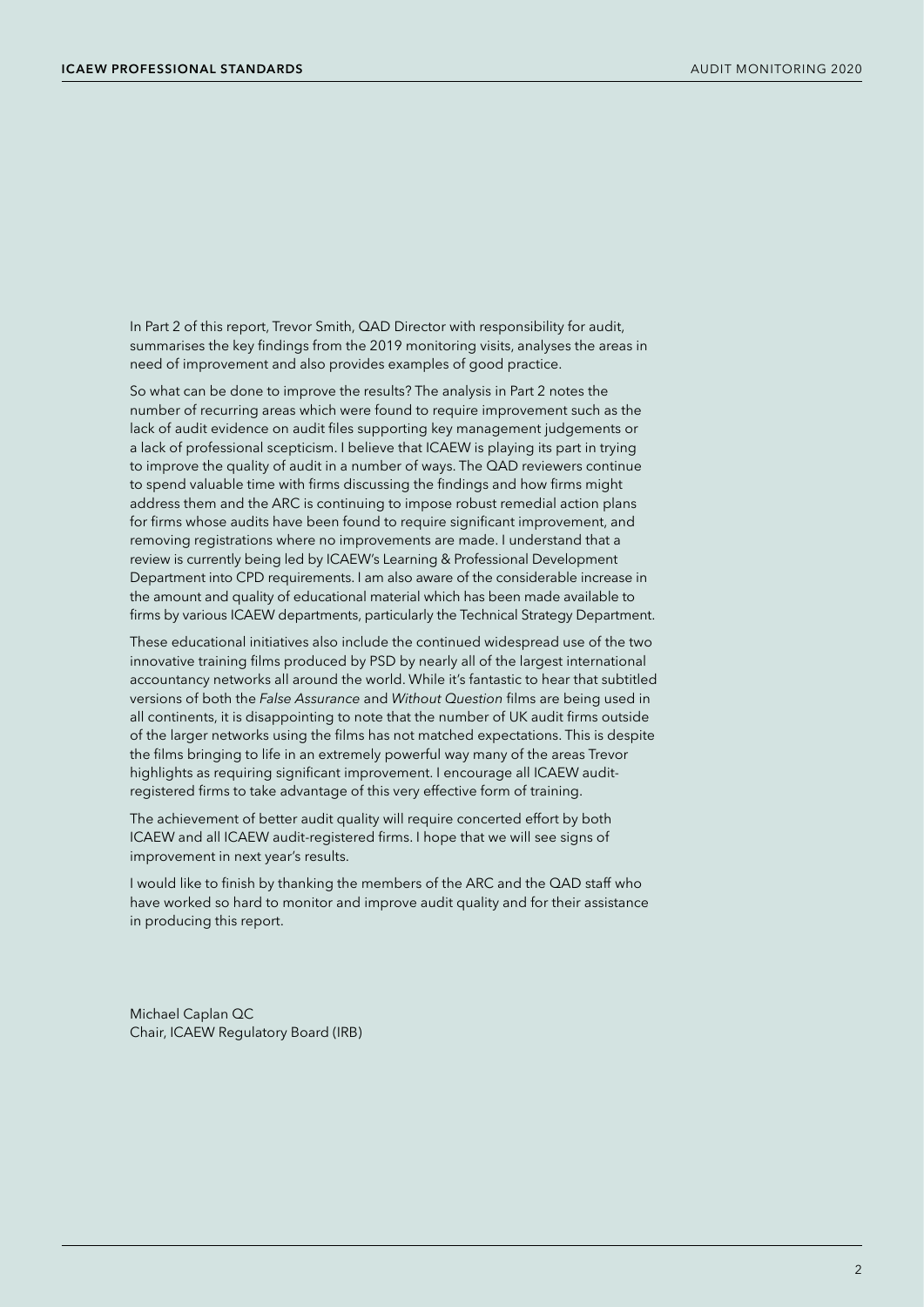### *Professional Standards' Governance Professional Standards' Governance*



\*Including AML supervisory responsibilities that the supervisors of the supervisor applications and whether applications that the disclose potential fitness issues should be approved.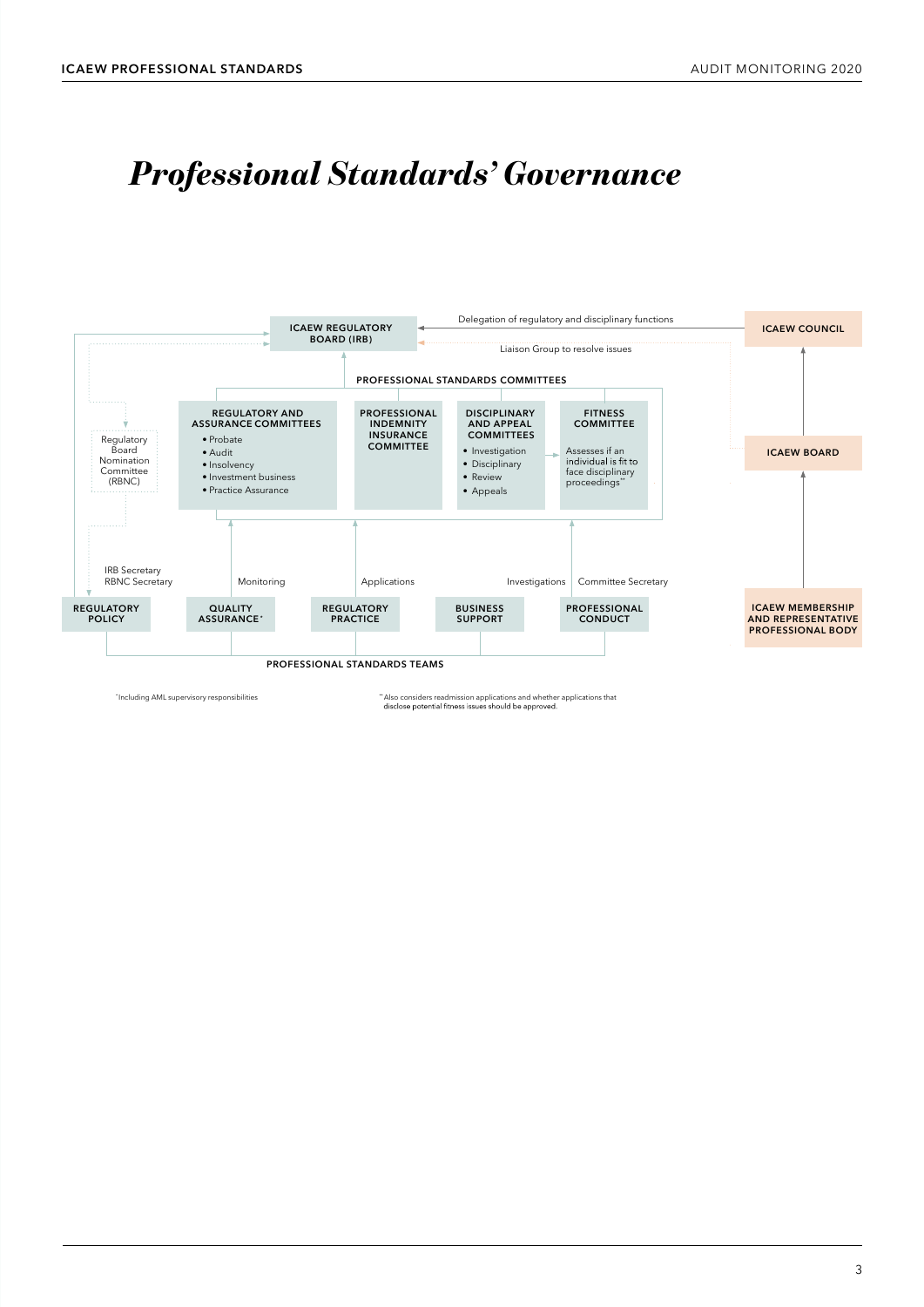### <span id="page-5-0"></span>*Part 1 – Audit quality under the spotlight*

#### **WHY IS AUDIT QUALITY IMPORTANT?**

Audits matter because they underpin confidence in financial reporting by companies. This, in turn, supports the orderly functioning of financial markets, where shareholders, investors and other stakeholders can form a view about an audited entity built on trustworthy and transparent information. If audits are not carried out properly and fail to detect significant problems in a company's accounts, the consequences can be far-reaching not only for shareholders, but also for wider stakeholders such as employees, customers, suppliers and pensioners, who have a strong interest in the success and viability of the company.

The coronavirus pandemic poses significant additional risks for many businesses, making delivery of a high quality audit even more important.

#### **THE FUTURE OF AUDIT**

Various corporate collapses, most notably that of Carillion in 2018, have led to increased political and public scrutiny of the audit profession, and have eroded trust in auditors. In response, three separate reviews have looked at different aspects of the market: the Kingman review of the Financial Reporting Council (FRC); the Competition and Markets Authority (CMA) market study into the supply of statutory audit services in the UK; and the Brydon review of the quality and effectiveness of audit. The Brydon report was published in December 2019, making a significant number of recommendations. While the review was focused on the audit of Public Interest Entities (PIEs), many of the concepts discussed apply equally to non-PIE audits, for example more focus on education to ensure the appropriate auditor mindset, including developing enhanced scepticism together with fraud awareness, and increased use of technology. The Brydon report can be found at [GOV.UK](www.gov.uk/government/publications/the-quality-and-effectiveness-of-audit-independent-review) (The quality and effectiveness of audit: independent review.)

#### **AUDIT QUALITY MONITORING**

#### **The function of monitoring and ICAEW's regulatory role**

A well-respected audit profession consistently undertaking high quality audits has a key role to play in underpinning market confidence.

Audit quality monitoring provides the evidence to assess audit quality, drives firms to improve standards and enables regulatory bodies to impose remedial measures and/or sanction firms for poor quality work when appropriate.

ICAEW has an important regulatory role as the largest Recognised Supervisory Body (RSB) in the UK, currently registering around 2,600 firms for audit. ICAEW's philosophy is to be a robust and transparent regulator. At the same time, one which offers help and support to firms where appropriate.

The FRC monitors the audits of PIEs (fully listed companies, banks and insurance providers), the procedures relating to these engagements, together with certain other 'retained audits'. The QAD is responsible for monitoring all other audit work in ICAEW's audit-registered firms, from the Big Four firms to sole practitioners. The QAD also carries out monitoring visits to firms registered under the Crown Dependencies' recognised auditor oversight regime.

#### **MEASURING AUDIT QUALITY**

This section explains how audit quality is measured and the implications of poor quality audit work.

#### **How the results of audit file reviews are classified**

Each audit is reviewed according to the following classifications:

- **Satisfactory:** no concerns about audit quality although the QAD may identify some minor improvement points.
- **Acceptable:** limited concerns in relatively isolated areas.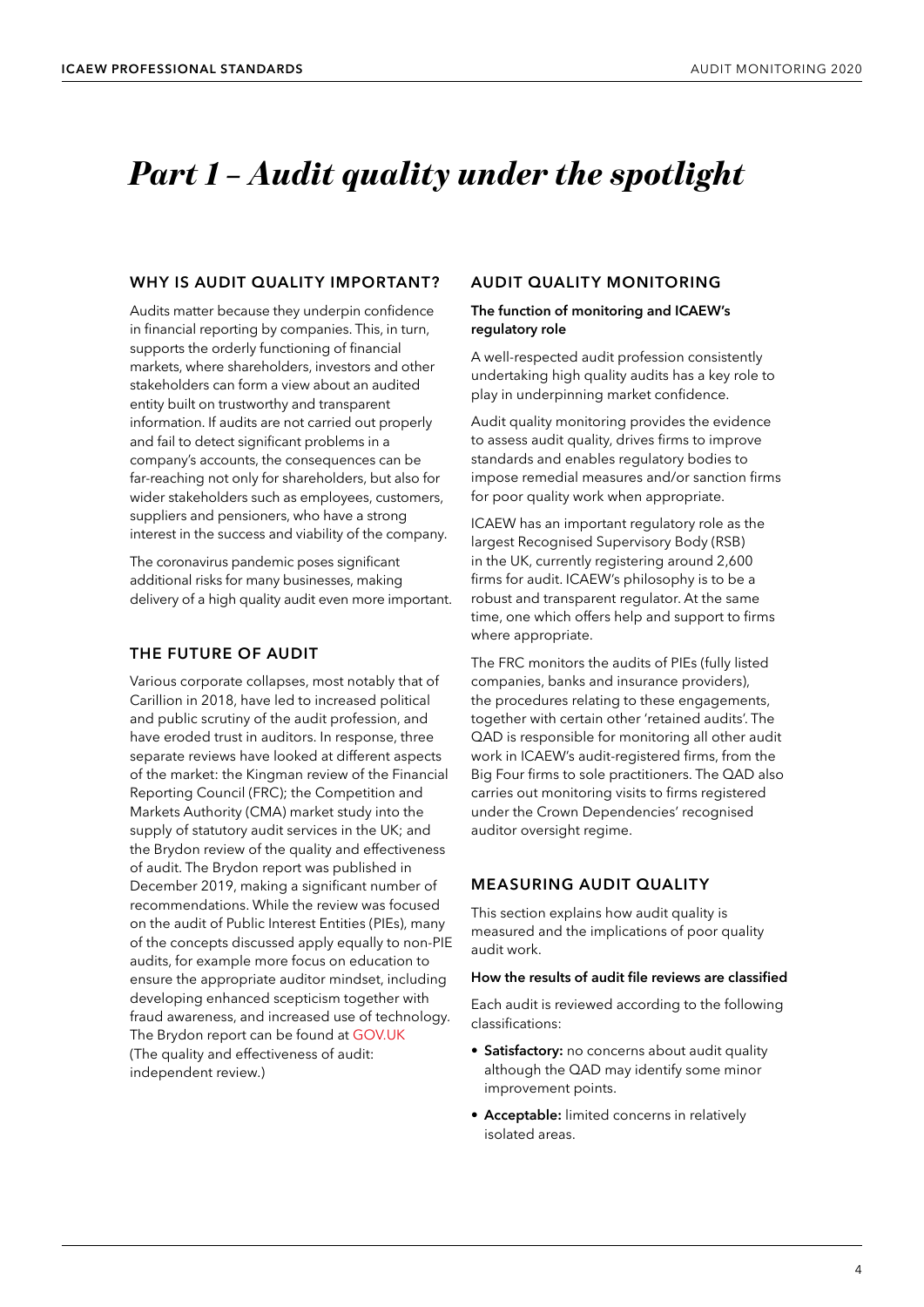- **Improvement required:** more gaps or weaknesses in evidence or more widespread weaknesses in documentation.
- **Significant improvement required:** significant concerns over the adequacy or appropriateness of audit evidence or judgements in one key area or multiple issues across several different areas.

Visit [icaew.com/auditguidance](www.icaew.com/auditguidance) to find out more about the audit visit process.

#### **Audit file review results**

The chart below shows the results of audit file reviews in 2019 compared to 2018 and 2017. The picture is virtually static. While audit quality continues to be acceptable or better on a good majority of the audits reviewed, it's disappointing that around a quarter of audits are still not as good as they should be.

One of the extra measures introduced to help to improve audit quality is for firms to be requested to carry out root cause analysis on any more significant findings. This is an important step to help bring about sustained improvement. More information is provided about the benefits of root cause analysis in Part 2 of this report.

The results of the QAD's recent assessments of non-PIE audit files at large firms can be seen at the end of the FRC's July 2020 Audit Quality Inspection Reports. These are available on the FRC website, [frc.org.uk](www.frc.org.uk/search?searchtext=July+2020+Audit+Quality+Inspection+Reports&searchmode=anyword)

#### **What happens if an audit needs improvement or significant improvement?**

There are two key considerations. Firstly, what action is needed to ensure that the firm makes the required improvements? And secondly, how can clients, and the public generally, be protected from poor audit work while improvements are monitored?

#### **Improving audit quality**

Overall conclusions are drawn at a firm-wide level for each monitoring visit. Conclusions on each firm incorporate the QAD's assessment of overall audit quality (taking into account all file reviews carried out at the firm) and the QAD's assessment of the adequacy of the firm's policies and procedures, together with an evaluation of the firm's commitment and ability to address the findings.



#### **Comparison of 2019 monitoring results to 2018 and 2017**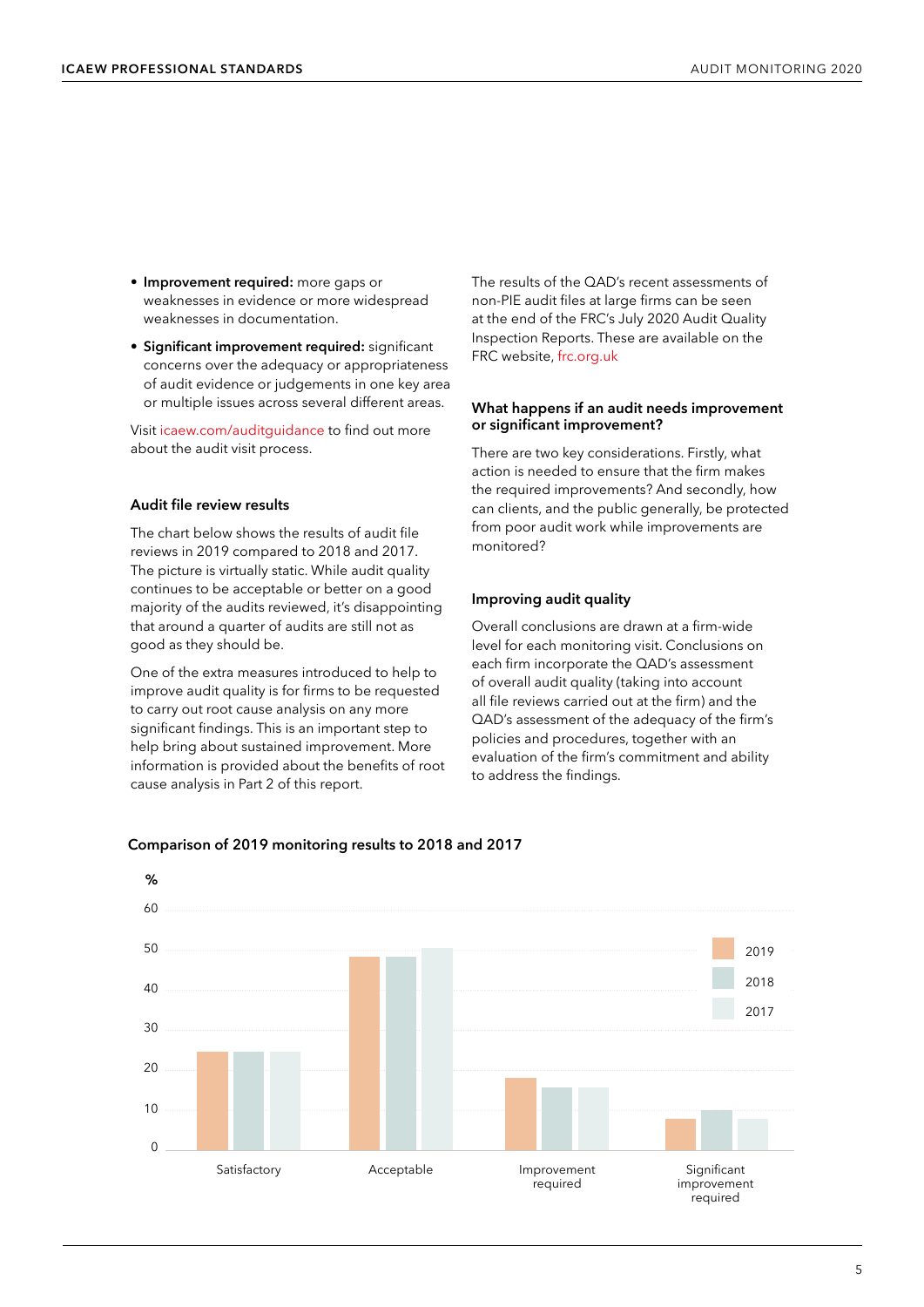<span id="page-7-0"></span>Audits needing improvement or significant improvement are likely to attract strong followup action unless firms can demonstrate these are isolated examples and that they have taken appropriate steps to understand root causes and prevent recurrence.

If, for example, four audits are reviewed, and three are acceptable with one needing improvement, the QAD may conclude that the firm is able to address any issues. The QAD would, however, need to be satisfied that the firm had explored the root causes and developed an appropriate action plan. Without a strong response from the firm, the QAD will put in place some follow-up actions to enable the firm's progress to be monitored.

If the QAD has deeper concerns, for example, the QAD considers that the issues are more widespread, or serious in nature, the QAD must refer the firm to the Audit Registration Committee (ARC) and some form of regulatory or disciplinary action is likely to follow. More detail on the measures the ARC can take is given on page 7.

#### **Protecting the public interest**

Assessing an audit as needing improvement or significant improvement does not mean the audit opinion was incorrect or that the financial statements are materially misstated. If a firm has failed to obtain sufficient audit evidence to support key areas, the ARC may require the firm to remediate this by seeking additional evidence. However, there are some cases where the audit opinion may be incorrect and the financial statements are materially misstated. If so, the ARC may require the firm to notify this to the client and agree an appropriate course of action. Ultimately it will be the client's decision as to what to do; it may decide to make a prior period adjustment in the next year's financial statements, or file amended financial statements.

#### **OVERALL VISIT OUTCOMES**

This section sets out the overall outcomes of audit monitoring visits in 2019.

The chart below shows that the majority of our 2019 visits were concluded without any further regulatory action. These results indicate a broadly similar position to previous years but a slight reduction in more serious outcomes. The QAD review a different population of audit firms each year so year-on-year comparisons are difficult.



#### **2019 visits – visit outcomes**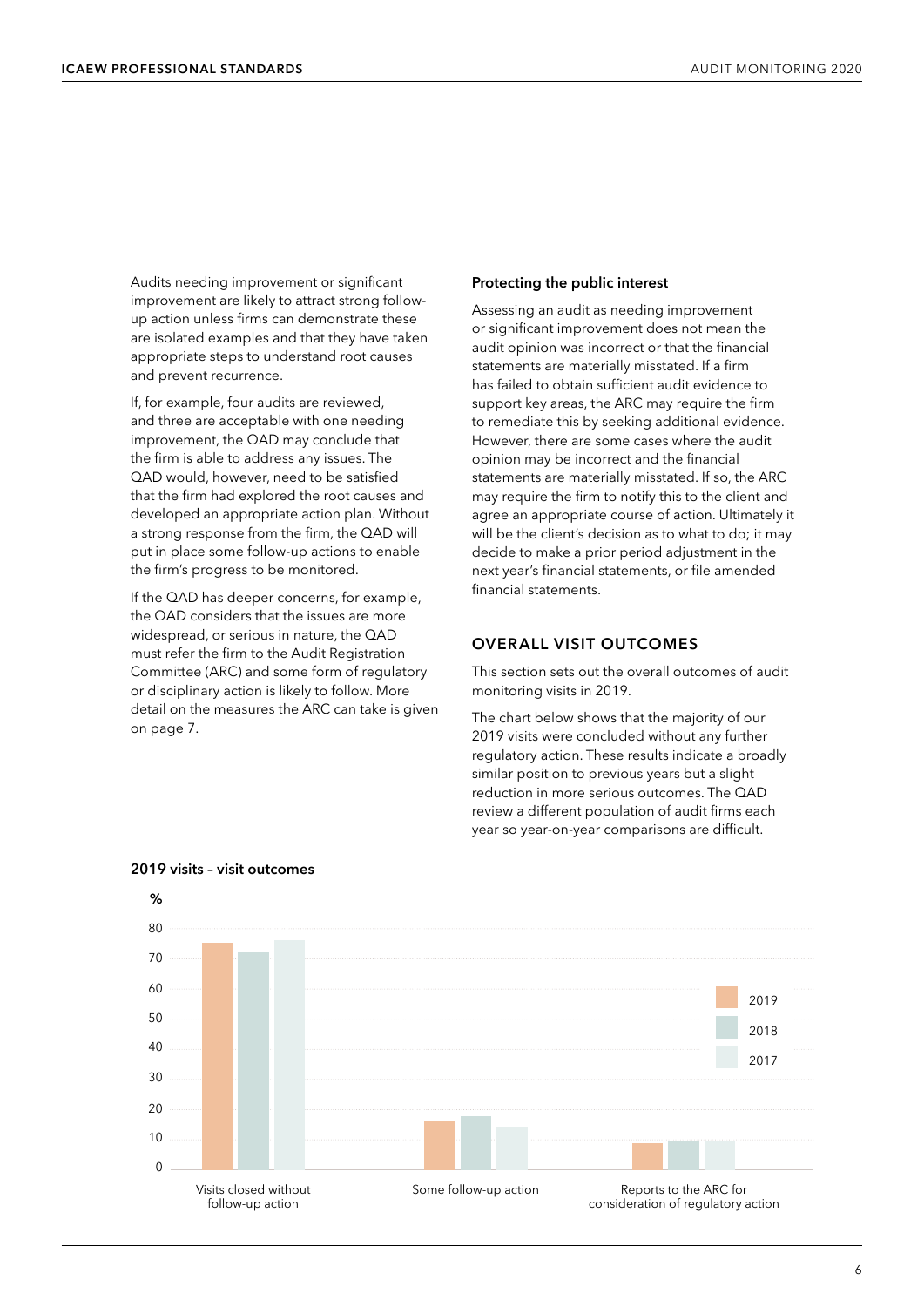#### **Crown Dependency visit results**

- 7 visits, none requiring follow-up action
- 2 files satisfactory
- 2 files acceptable
- 3 firms with no audits

#### **WHAT HAPPENS AFTER THE VISIT?**

#### **Visits closed without follow-up action**

As part of the visit process, firms must provide a written response to the matters the QAD raises, including details of actions planned and taken. If the QAD is satisfied with the firm's response and considers that the firm has both the commitment and ability to make any improvements needed, the visit will close without any further action. The final assessment will take into account a range of factors including the scale of improvement required and previous visit history.

#### **Some follow-up action needed**

Where some follow-up action was needed (16% of firms in 2019), firms were asked to provide further information. This ranged from providing further details of planned actions, to submitting the results of external cold file reviews, details of training courses or improved audit programmes. Submission of this information usually gives the QAD the reassurance it needs that the firm is addressing the matters raised. If not, additional evidence of improvement may be required, the QAD may bring forward its next visit, or the firm will be referred to the ARC for regulatory action.

#### **Regulatory action needed**

In more serious cases (9% of firms in 2019), the QAD wrote detailed reports for the ARC so it could decide what actions to take.

The ARC has a range of options at its disposal. It can:

- impose conditions; typically these would include external hot or cold file reviews with submission of the results in order to monitor firms' progress;
- impose restrictions, for example restricting a firm from taking on any new audits without ARC approval;
- offer a regulatory penalty or refer firms to the ICAEW Professional Conduct team for further investigation; or
- withdraw audit registration (in the most serious cases).

The ARC will usually seek to provide an opportunity to a failing firm to show that it can improve by imposing conditions requiring checks to be made on future audits while protecting its clients and the public. Only if improvements are not seen will the ARC decide to withdraw a firm's registration.

#### **Case study**

On one of its visits, the QAD found that audit work needed significant improvement. Concerns included doubts over the revenue recognition policy on one of the audits reviewed. The QAD also found that no proper cold file reviews had been carried out for some years except for an external cold review the year before the visit. The QAD concluded that CPD had not been effective in keeping the firm up to date.

The ARC placed conditions on the firm so that it was:

- restricted from carrying out any compliance reviews for other firms;
- required to submit a training plan and explain how it was addressing the revenue recognition issue; and
- required to submit the results of external hot file reviews. These hot reviews serve the dual purpose of protecting the public interest (as the reviews have to be carried out before the firm signs the audit report) and enabling the QAD to assess progress.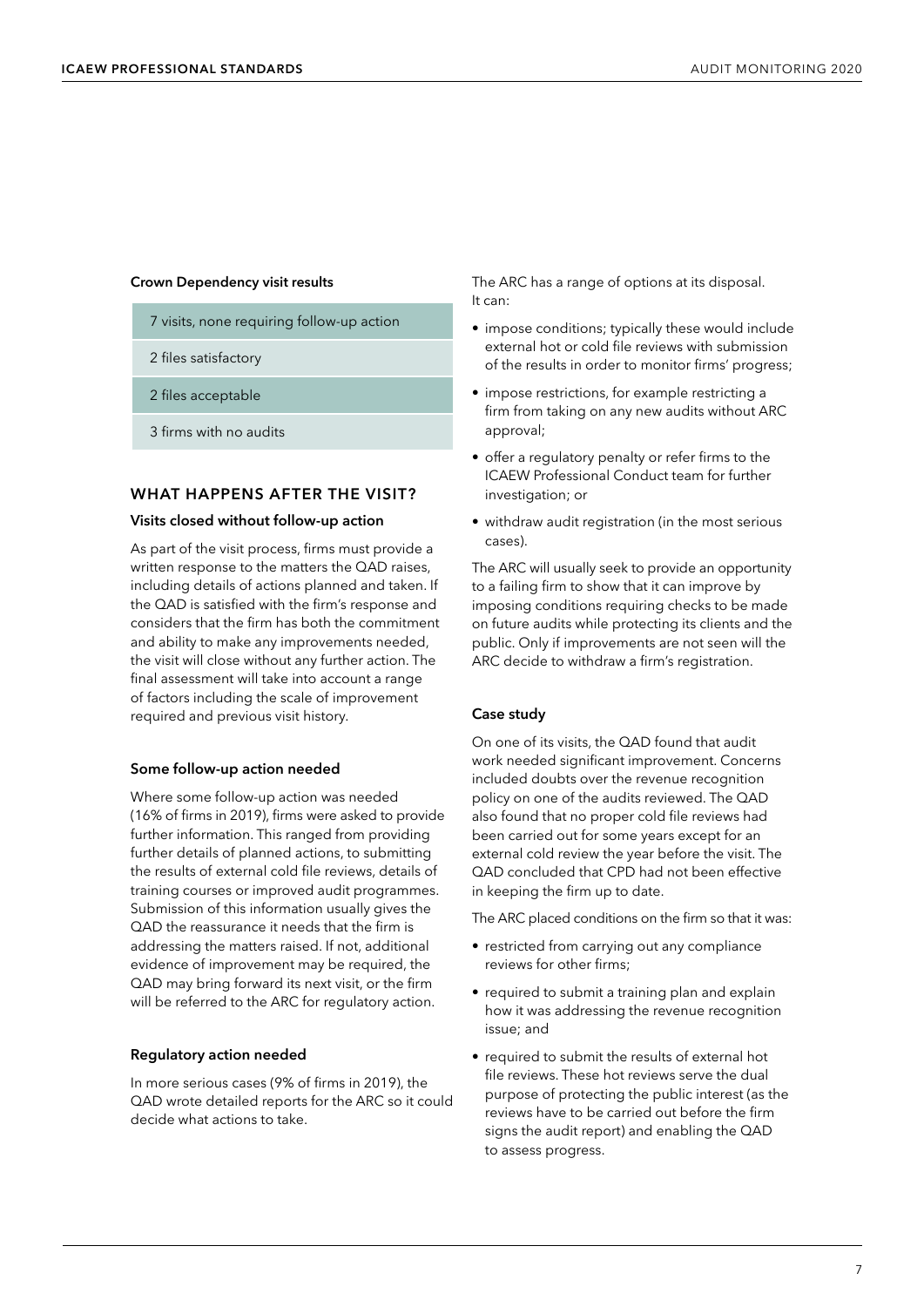<span id="page-9-0"></span>The firm explored the revenue recognition issue with the client which led to a restatement in the accounts. The firm's training plan was acceptable and some good progress was seen after the third hot file review. On that basis, the condition was reduced to cold file reviews to see whether the firm could produce a good quality audit without the safety net of a hot review. The results of two subsequent cold file reviews were disappointing, showing a number of repeat issues, including a lack of audit evidence in two important areas. Rather than ask for further external reviews, the QAD was asked to revisit the firm to assess the situation first-hand due to the lack of progress.

The QAD found that the firm had not adequately addressed the cold review findings and had not managed to maintain the improvements it had previously made. As a result, significant gaps were found in audit work in key areas and other significant gaps in documentation. The firm had not adequately safeguarded an independence threat.

While the firm was willing to make the required improvements, the ARC was very concerned at the lack of progress and decided to withdraw the firm's audit registration.

#### **WORKING WITH OTHER REGULATORS**

The QAD's senior managers liaise with the FRC's Audit Quality Review team, especially regarding the monitoring of larger firms and other firms with PIE audits.

The QAD also keeps in touch with other recognised supervisory bodies such as Chartered Accountants Ireland and the Institute of Chartered Accountants of Scotland to share experience and discuss topical issues and common challenges.

During 2019, the Charity Commission carried out a review of the financial statements of a significant number of charities, assessing compliance against its new benchmark. The Charity Commission passed the QAD its findings for those cases where ICAEW firms had signed an audit or independent examiner's report. The Charity Commission was especially concerned about the lack of all the required disclosure of related party transactions. The QAD wrote to all the relevant firms to draw their attention to the Charity Commission's findings and requested firms to provide further details where related party disclosures had been incomplete. Firms were asked to report any nondisclosure in this area to the Charity Commission as a matter of material significance.

Visit [GOV.UK](www.gov.uk/government/news/charity-regulator-concerned-by-quality-of-external-scrutiny-of-charity-accounts) to read the results of the Charity Commission's review.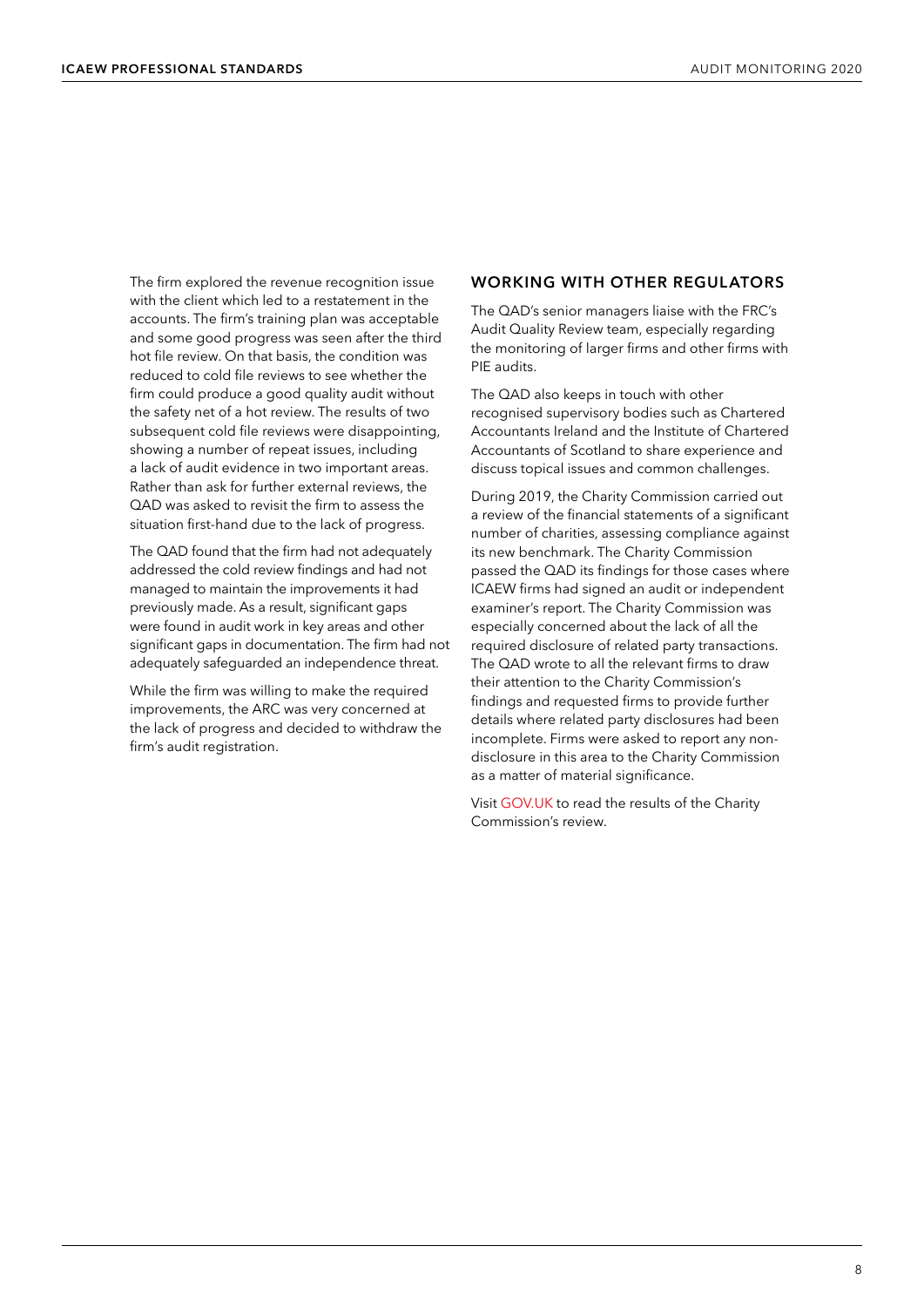### <span id="page-10-0"></span>*Part 2 – Key findings from the QAD's 2019 monitoring visits*

By Trevor Smith, QAD Director

In this part of the report, we focus on some key areas and highlight examples of good practice, as well as aspects for improvement. Firms should use this content to maintain and/or improve the quality of their audit work.

#### **SCEPTICISM AND AREAS OF JUDGEMENT**

In the current economic climate and with auditor effectiveness under scrutiny, professional scepticism has never been more important. In this section, we look briefly at three areas involving key areas of judgement, and where scepticism and robust challenge of management are essential.

While not necessarily our most common findings, problems in these areas are often fundamental to the audit. Many of the issues we raised last year still apply, but we are also starting to identify more examples of good practice in these areas.

#### **Going concern**

Given the uncertainties stemming from Brexit, and now the coronavirus pandemic, going concern is more likely to be a significant risk for many businesses. The QAD continue to see weaknesses in testing, insufficient scepticism and challenge of management, and inadequate documentation. The greater the risk, the stronger the evidence needs to be, and the more robust the auditor's approach should be.

#### **Good practice examples**

- Consideration of worst case scenarios when assessing forecasts.
- Use of a restructuring specialist who planned various scenarios and stress-tested assumptions.
- Careful consideration of Brexit implications.
- Use of a flowchart to work through various going concern scenarios to identify the appropriate form of audit opinion.
- Thorough documentation of thought processes supporting conclusions and demonstrating scepticism and challenge of management.

#### **Areas of concern**

In other cases there may be detailed forecasts, but no evidence of detailed review or testing by the audit team. There may be no or only superficial assessment of management assumptions (eg, growth and discount rates) for reasonableness, no sensitivity analysis on management forecasts. Or the auditor's sensitivity analysis may point towards a potentially unsustainable position, with no proper follow-up. Historic accuracy of forecasts can provide a useful indicator of whether current forecasts are likely to be realistic, but this aspect is often not considered. Smaller clients may not have formalised forecasts, and there may be no alternative evidence on the audit file. Firms still need to explore with these clients how they have looked ahead for the required 12 months from the date of approval of the financial statements.

You can find further guidance on the audit of going concern, including the particular challenges relating to the coronavirus pandemic at [icaew.com/coronavirus](www.icaew.com/coronavirus)

#### **Long-term construction contracts**

We highlighted the audit of long-term construction contracts in last year's report in our section on revenue testing. When audit teams are not experienced in auditing such businesses, there is a risk they will fail to tailor their approach sufficiently to reflect the way that revenue is recognised, and end up with a fragmented approach. Such businesses are likely to include significant judgements relating to contract performance and estimates for provisions, where scepticism and good quality documentation are essential.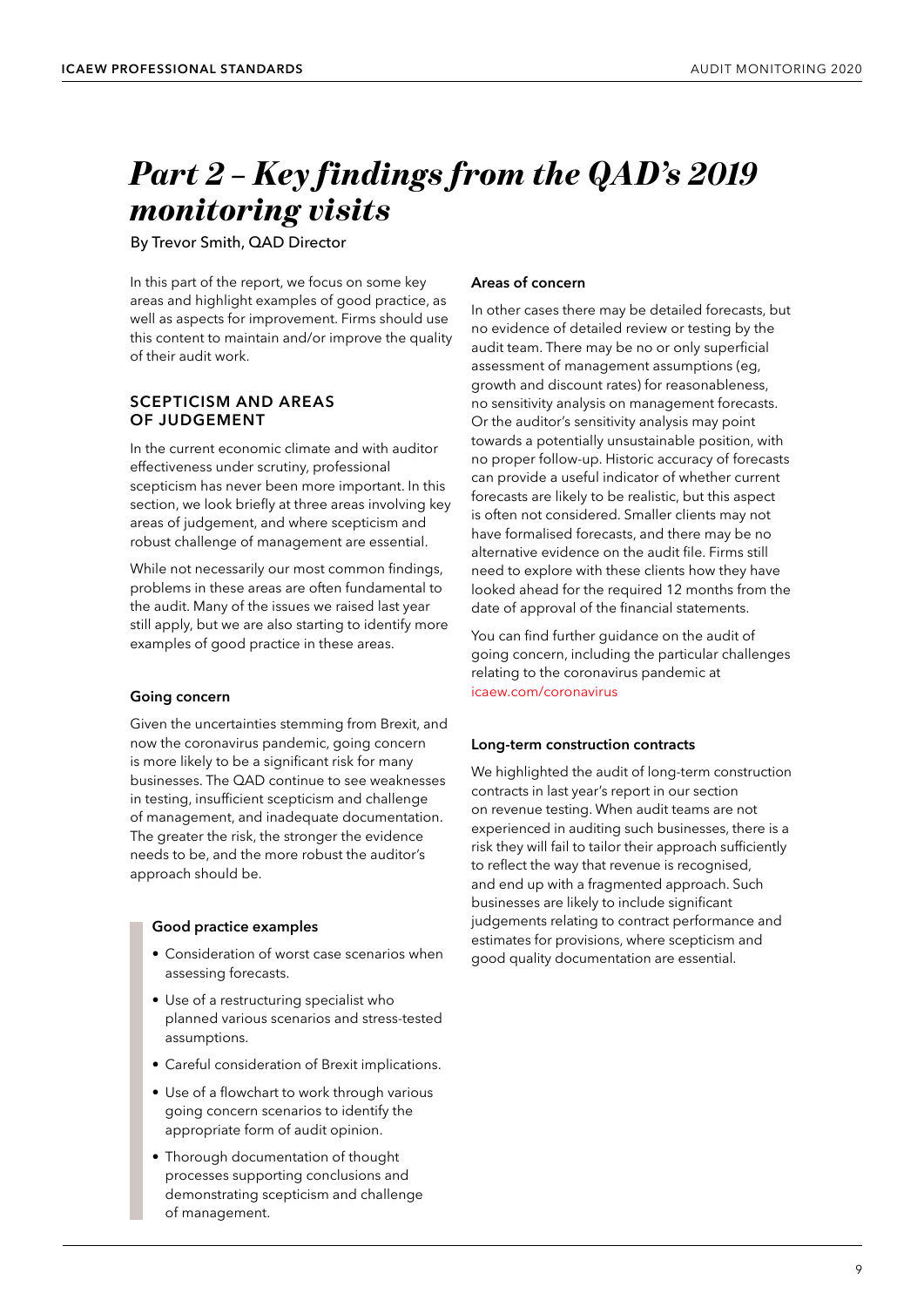#### **Good practice examples**

- Clear evidence of understanding of the contracts system and impact on the relevant line items in the accounts.
- Attendance by the Responsible Individual (RI) at a number of contract meetings with management.
- Good examples of challenging management on judgements on specific contracts.
- Clear risk assessment applied to selecting sample of contracts for detailed review.

#### **Areas of concern**

We are still seeing cases of weak auditing, for example firms auditing the relevant line items in isolation with insufficient consideration of judgements. Costs to complete can be difficult to audit well, given the element of judgement involved. We do not see a clear understanding of the basis for management's judgements, or any real challenge, especially where there is contrary evidence indicating that a contract may not be going to plan or be as profitable as predicted by management.

#### **Property valuations**

Assessing the appropriateness of property valuations can be challenging. Firms need to objectively assess the evidence and test assumptions against whatever reliable data is available. In some cases they may need to rely on specialists.

#### **Good practice examples**

- Use of tailored templates to drive consideration of all the relevant requirements for relying on experts.
- In-depth evaluation of work of management experts, including comparing assumptions with industry data.
- Assessing the reliability of previous valuations by management.

#### **Areas of concern**

We sometimes find there is very little evidence to support valuations, and where there is a formal valuation by a specialist valuer (usually a management expert), little or no evidence of evaluating their competence and objectivity, the relevance and reasonableness of assumptions, or completeness and accuracy of source data. These steps are required by ISA 500.

In other cases, property valuations may be provided by management, and there may be little direct evidence to draw on to support such estimates. Sometimes there is no attempt by the auditor to assess such valuations objectively. Management may provide a written representation, but this does not provide any evidence of reasonableness. We have come across cases where the bulk of an investment property portfolio has been valued by professional valuers, leaving one or two exceptions which the firm has done nothing to consider.

We have come across firms that say they do not have the expertise to assess assumptions, in which case they should be considering whether to engage their own expert. However, with some further thought and discussion, it may be possible to obtain some independent evidence without having specialist knowledge. For example, looking at rental yields or sale values for comparable properties. Similar considerations apply to valuation of other assets.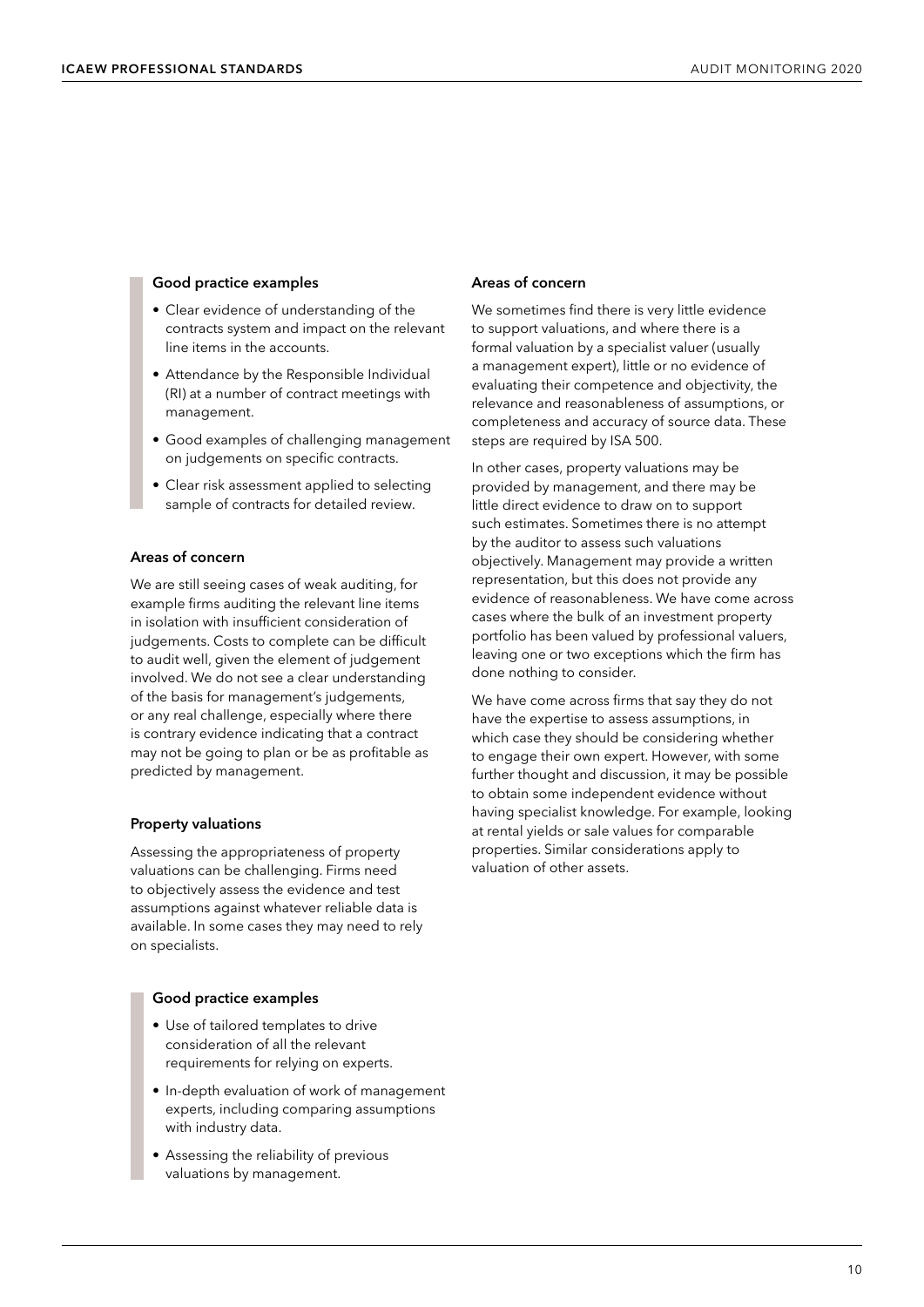#### <span id="page-12-0"></span>**TOP 3 – MOST COMMON FINDINGS**

We link all our findings back to auditing standards. Below are our top 3, which have remained at a similar level for several years. Many findings will not be a source of serious concern about the audit overall and may occur in audits assessed as acceptable.

#### **1 Audit evidence (ISA 500)**

The most common significant area of weakness on audit files we review. In particular in the testing of revenue, fixed assets, stock and work in progress, and other areas of professional judgement such as goodwill and other intangibles.

#### **2 Audit documentation (ISA 230)**

Significant issues with documentation arise when firms have not recorded important aspects of their audit work on key assertions in material areas, or key areas of judgement.

#### **3 Identifying and assessing risk (ISA 315)**

We cannot always see how well the auditor understands the client's business and activities or that the required design and implementation testing has been done. We also sometimes identify apparently significant risks not identified as such by the firm.

#### **The importance of good documentation**

Audit programmes and checklists are important and useful to prompt consideration of relevant matters and as a completeness check. However, we see cases where too much reliance is placed on these, with a 'tick-box' approach to completing them without sufficient supporting explanation on the audit file.

Documenting consideration of estimates, judgements and uncertainties, and demonstrating scepticism needs careful thought and attention, and cannot be adequately covered by a tick on a checklist.

#### **Good practice examples**

- A highlights summary for each key section of the audit file.
- Summary working papers identifying relevant assertions with links to detailed audit work.
- Detailed step-by-step templates to drive consideration of all relevant factors in complex areas.
- Clear cross-referencing from programmes and checklists to the underlying audit work.
- Memoranda covering areas of judgement, including evaluation of contradictory or conflicting evidence, detailed evidence of challenge of management and a clear trail to support the conclusion.
- Use of freeform planning documents to supplement standard planning templates and checklists.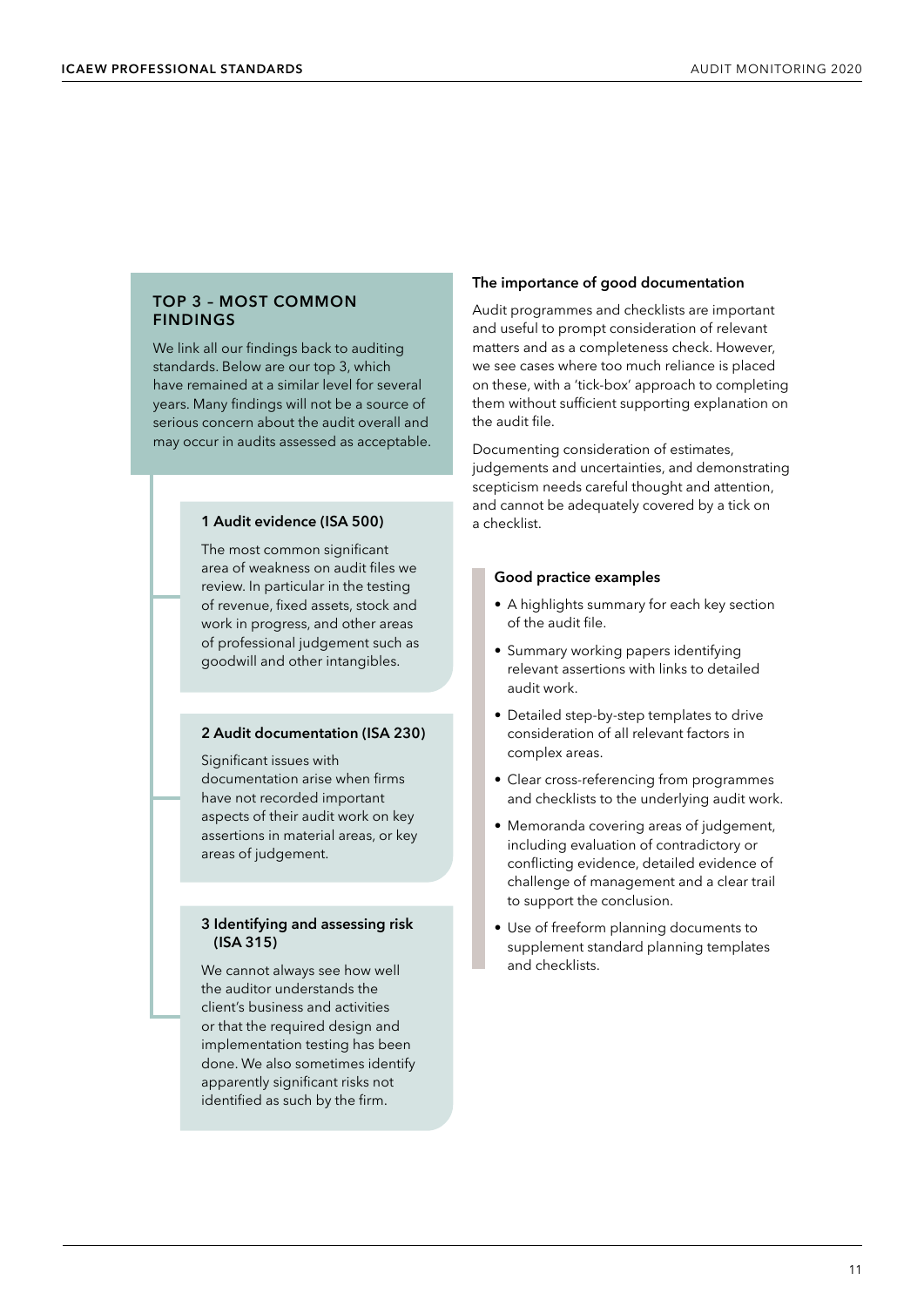#### **The importance of effective review**

So why don't firms' own quality control procedures identify the issues we find? Of course, the answer is 'it depends', but we think many of our findings should have been picked up by manager or RI reviews before completion of the audit. For example:

- gaps in audit programmes
- tests not fully completed
- exceptions not followed through
- clear logic flaws in tests
- poorly supported conclusions
- faulty cross-referencing
- uncleared queries
- lack of a clear trail from lead schedules to the financial statements
- missing documents
- obvious errors in financial statements.

While the RI has overall responsibility for the audit, we do not expect RIs to review everything in detail themselves. Depending on the size of the audit team, we would expect them to rely on the team, and, say, a manager to do a detailed review of all areas. We would, however, expect the RI to review areas of significant risk. Sometimes this 'review' appears to take place by discussion rather than review of key working papers on the file, with the result being that the documentation on the file is not as the RI had assumed.

Firms do not always appear to allow sufficient time for in-depth review, and it is possible that senior team members or managers may not fully appreciate what is expected or required. The firm and RI are responsible for ensuring relevant audit personnel have sufficient time and are competent to perform the review function, although in some cases this skill may be assumed rather than actively trained. Some firms provide training to new managers on how to carry out effective reviews, and some build in testing of review skills into their management recruitment processes.

#### **Good practice examples**

- Clear evidence of RI's involvement throughout, including approval of planning and active involvement in key areas.
- Clear evidence of the RI's review of detailed work in risk areas.
- Where there was a change in the RI before completion, preparation of a detailed working paper documenting the handover process.
- In a larger firm, review of draft financial statements and audit report wording by an in-house technical specialist.
- Additional focused review of every audit by the audit compliance partner.
- In smaller firms, external hot file reviews on unusual, complex or higher risk audits.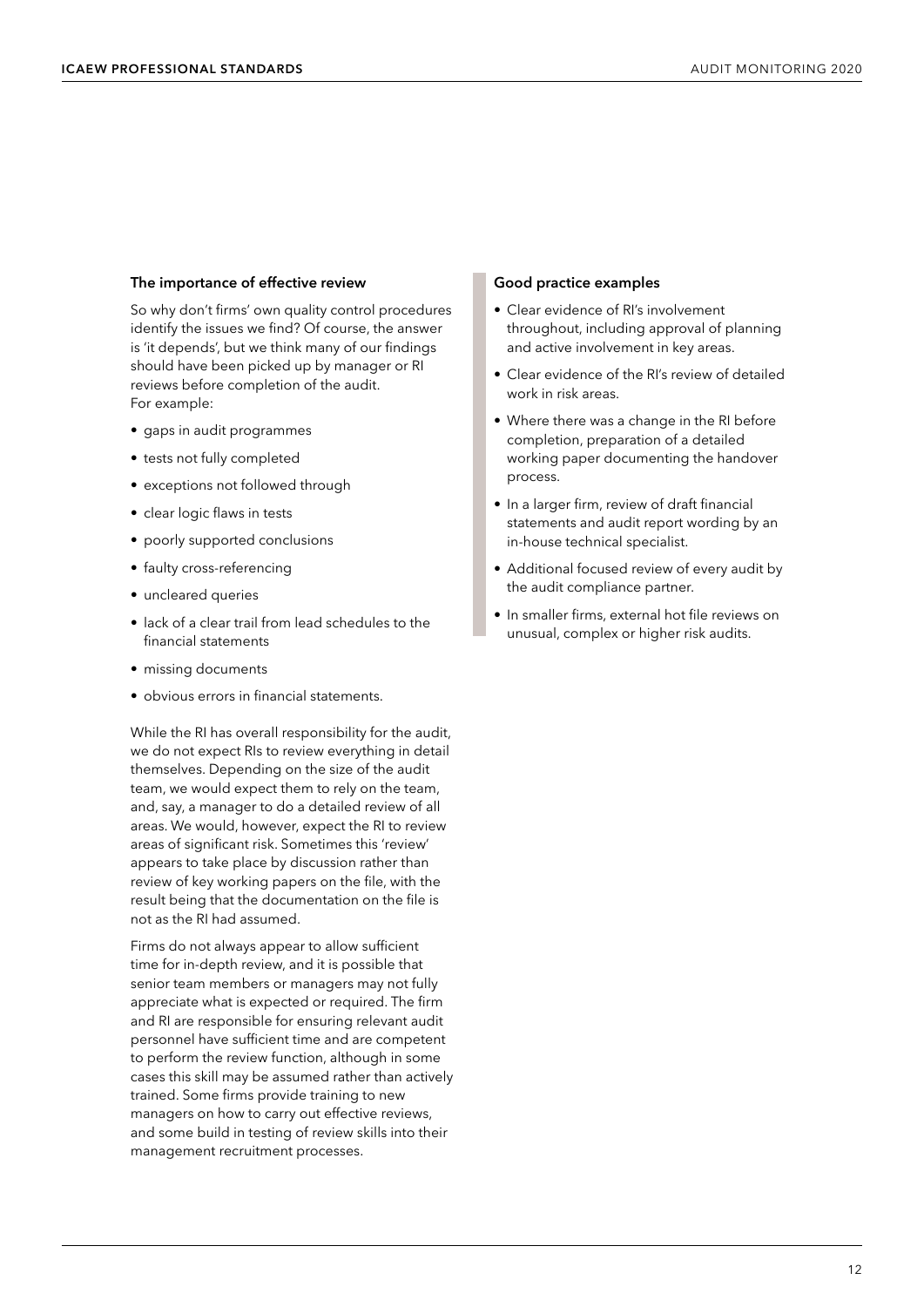#### <span id="page-14-0"></span>**TOOLS FOR IMPROVING PERFORMANCE**

#### **Effective cold file reviews**

Effective cold reviews enable audit firms to identify areas where audit work should be improved on a timely basis. We come across firms that have very thorough reviews, but fail to take appropriate action to address the findings. As a result we may see the same issues recurring time after time.

Audit Regulation 3.20 requires firms to have cold file reviews at least once a year. In our experience, firms often benefit greatly from having external reviews as they provide a fresh and more objective perspective. Reviews can be done in-house as long as there is an independent review (ie, a review by a suitably experienced individual who had no involvement in the audit) at least every three years. Smaller firms may not have the resources in-house to do independent reviews, in which case they should engage an external reviewer at least every third year. They should also continue to conduct cold reviews in each intervening year as required by Audit Regulation 3.20, but these can be carried out in-house. Once they have experienced an external review, many smaller firms prefer and find it beneficial to have them every year rather than revert to in-house reviews.

#### **Root cause analysis**

Root cause analysis (RCA) is a process for identifying the causes of problems or events to prevent them from recurring. Dealing with the symptom alone may address the immediate issue (eg, the review finding itself), but identifying and addressing the underlying or root cause is likely to be a far more effective way to reduce future recurrence and hence bring about lasting improvements. In simple terms, RCA involves asking a series of 'why' questions to drill down to identify the real root causes.

In the context of cold file review findings, RCA can be a valuable technique to prevent recurrence of the same issues (whether weaknesses or failings) year after year in monitoring or compliance reviews.

Effective RCA is a scaleable activity with processes and documentation tailored to a firm's specific circumstances. As such there is no one prescribed format or checklist. For example, for a sole practitioner with no staff, RCA may be a simple process with a small number of targeted 'why' questions identifying root causes directly linked to the review findings. In contrast, larger firms with several active RIs may require a more sophisticated approach to RCA.

As well as being a valuable process for firms to add into their cold file review processes, we are now asking firms to build in an element of RCA into their responses to our visit findings.

We require RCA for any findings we categorise as 'more significant'.

Firms can decide on the most suitable and proportionate approach, but we expect their framework to include:

- understanding the findings we have highlighted as more significant;
- holding discussions with individuals involved in the engagement; and
- reviewing relevant audit working papers.

Visit the supporting audit quality section of our website at [icaew.com/audit](www.icaew.com/audit) for further guidance.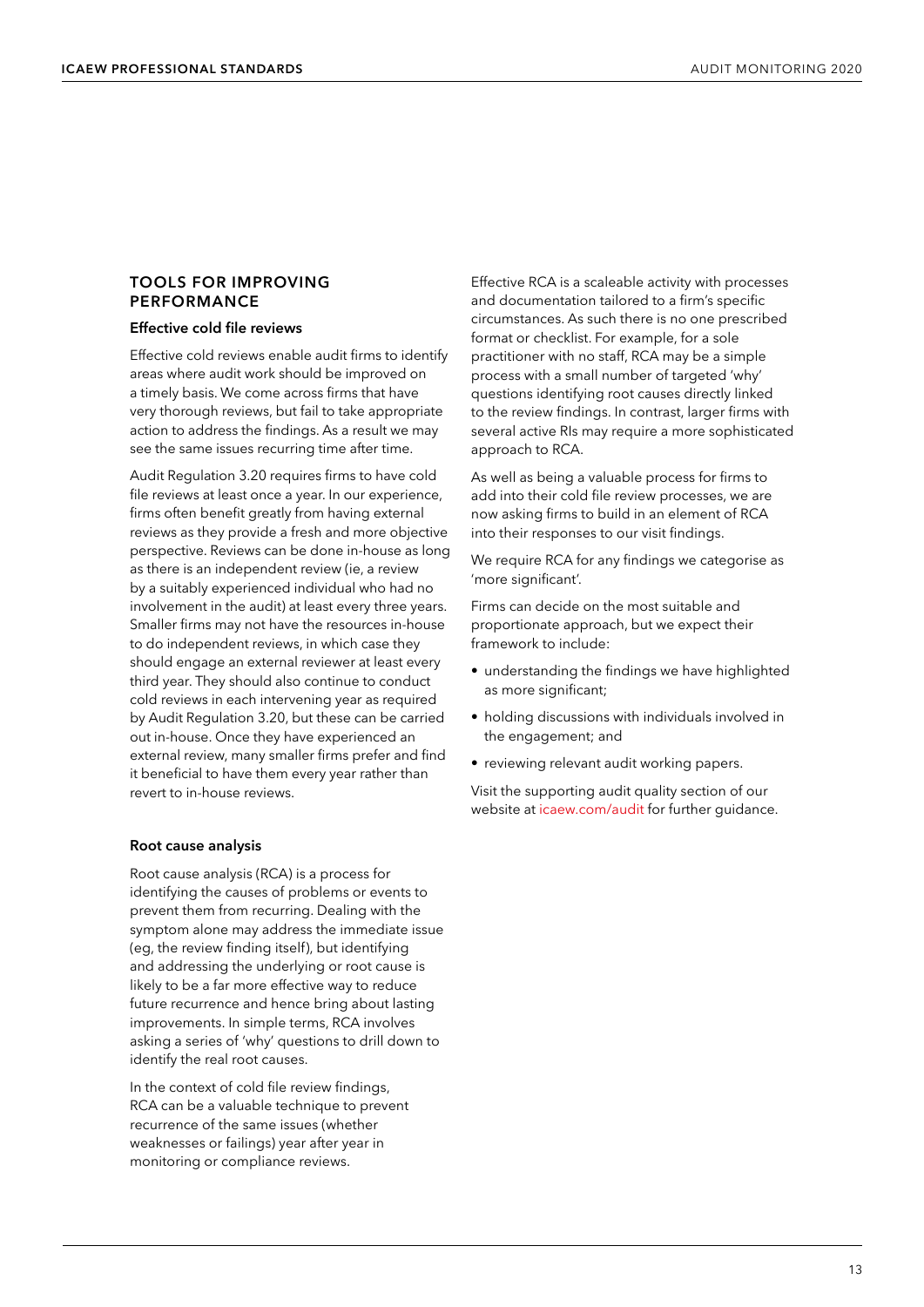# <span id="page-15-0"></span>*ICAEW audit resources*

We email audit compliance principals and responsible individuals when a new issue of *Audit News* is published. *Audit News* is also available to all ICAEW members – please select the Audit and Assurance topic from your list of preferences and we will notify you by email when a new issue is available.

#### **Webinars and webcasts**

For more information on the findings from our audit monitoring reviews, together with tips for avoiding pitfalls, see our insights from audit monitoring webcasts available at [icaew.com/auditguidance](www.icaew.com/auditguidance)

- Ethical standards
- Group audits
- Audit compliance review
- Accounting estimates, valuations, impairment and the use of experts
- Audit work on internal controls
- FRS102 implementation
- Internal controls
- Fraud
- Substantive testing substantive analytical review and tests of detail.

These short webcasts were developed and presented by our reviewers who have first-hand experience of visiting firms of all sizes.

#### **Audit News**

*Audit News* is your regulatory update containing the latest audit and assurance technical guidance and best practice advice. The current and past issues of *Audit News* are available at [icaew.com/auditnews](www.icaew.com/auditnews)

#### **Brexit**

Find a range of resources to help prepare for Brexit including technical guidance at [icaew.com/brexit](www.icaew.com/brexit)

#### **UK GAAP**

Access a wealth of information including free content at [icaew.com/ukgaap](www.icaew.com/ukgaap)

#### **ICAEW films**

ICAEW's corporate training films provide an impactful and interactive way for audit firms to develop the whole audit team. The films explore numerous themes including the challenges audit teams face on a daily basis and the underestimated importance of professional scepticism. Find out more at [icaew.com/films](www.icaew.com/films)

#### **Technical and ethics advisory services**

Our Technical Enquiries Service provides advice on a wide range of subjects, including accounting, anti-money laundering, ethics, company law, charities and auditing, but not taxation, which is dealt with through the ICAEW Tax and VAT helpline provided by Abbey Tax or TAXconnect.

Whatever your technical or ethical query, contact us via webchat for objective, confidential advice. Visit [icaew.com/helplines](www.icaew.com/helplines) for information on how to contact us.

#### **Helpsheets**

In addition to advice provided through the helplines, common topics are addressed in a series of helpsheets written by our technical advisers. Visit [icaew.com/helpsheets](www.icaew.com/helpsheets) to access these resources.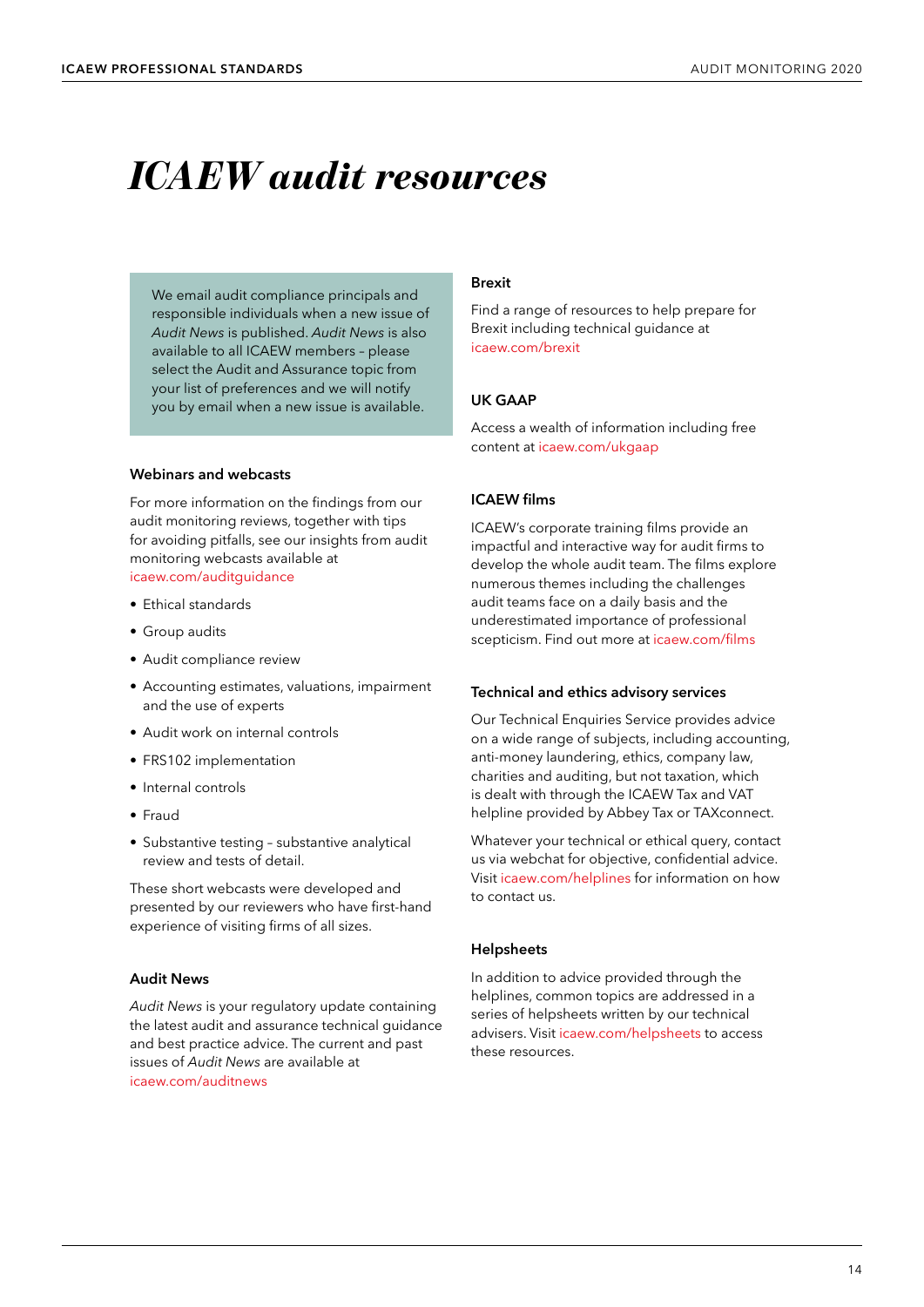#### **Financial Reporting Faculty**

The Financial Reporting Faculty (FRF) provides highly accessible and practical assistance on financial reporting issues to keep you informed. Members of FRF have full access to practical online guidance, career advancing webinars and events, exclusive use of our online factsheets, monthly ebulletins, the benefit of our bespoke accounting standards pages and bi-annual journal, *By All Accounts*. Faculty members also receive unlimited access to the IASB's eIFRS service (normally £295pa). You can download the FRF app or follow us on Twitter [@ICAEW\\_FRF](www.twitter.com/ICAEW_FRF).

#### **Audit and Assurance Faculty**

The Audit and Assurance Faculty is the professional and public interest voice of audit and assurance matters for ICAEW and a leading authority in its field. Internationally recognised as a source of expertise, the faculty influences regulation and standard setting and provides a range of resources to professionals. It also offers practical assistance in dealing with common audit and assurance problems. Subscribers benefit from a monthly bulletin summarising faculty resources, access to the faculty's extensive webinar programme and 10 editions of the faculty's magazine, *Audit & Beyond*. Subscribers are also invited to exclusive faculty conferences and events. The faculty's current areas of focus include audit reform, risk assessment and support on Brexit, the impact of coronavirus, as well as developments in smaller and less complex entity audits and quality control. Join now at [icaew.com/joinAAF](www.icaew.com/joinAAF)

#### **About the ICAEW Regulatory Board (IRB)**

The role of the IRB is to initiate and develop strategic priorities pertaining to professional standards regulation such as keeping changes to regulations and bye laws under review and setting regulatory fees. It is not involved with the discipline of ICAEW members or those authorised by ICAEW to undertake regulated activities.

The IRB has regard to the objectives of the profession, as set out in ICAEW's Royal Charter. The interests of the public are at the forefront of everything it does. To support this, IRB members are expected to act with independence and avoid conflicts of interest.

The IRB ensures the ICAEW Professional Standards Department runs the processes that underpin licensing and disciplinary work effectively and efficiently.

The IRB has 12 members including the chair and is formed of an equal number of lay members (someone who is not and never has been a member, affiliate or employee of ICAEW or any other accountancy body) and non lay members (ICAEW Chartered Accountants).

The current IRB chair is a lay member, Michael Caplan QC. An alternate chair, Steve Barrow, leads the meetings when legal services matters are discussed.

The chair and IRB members are all appointed using an independent selection process.